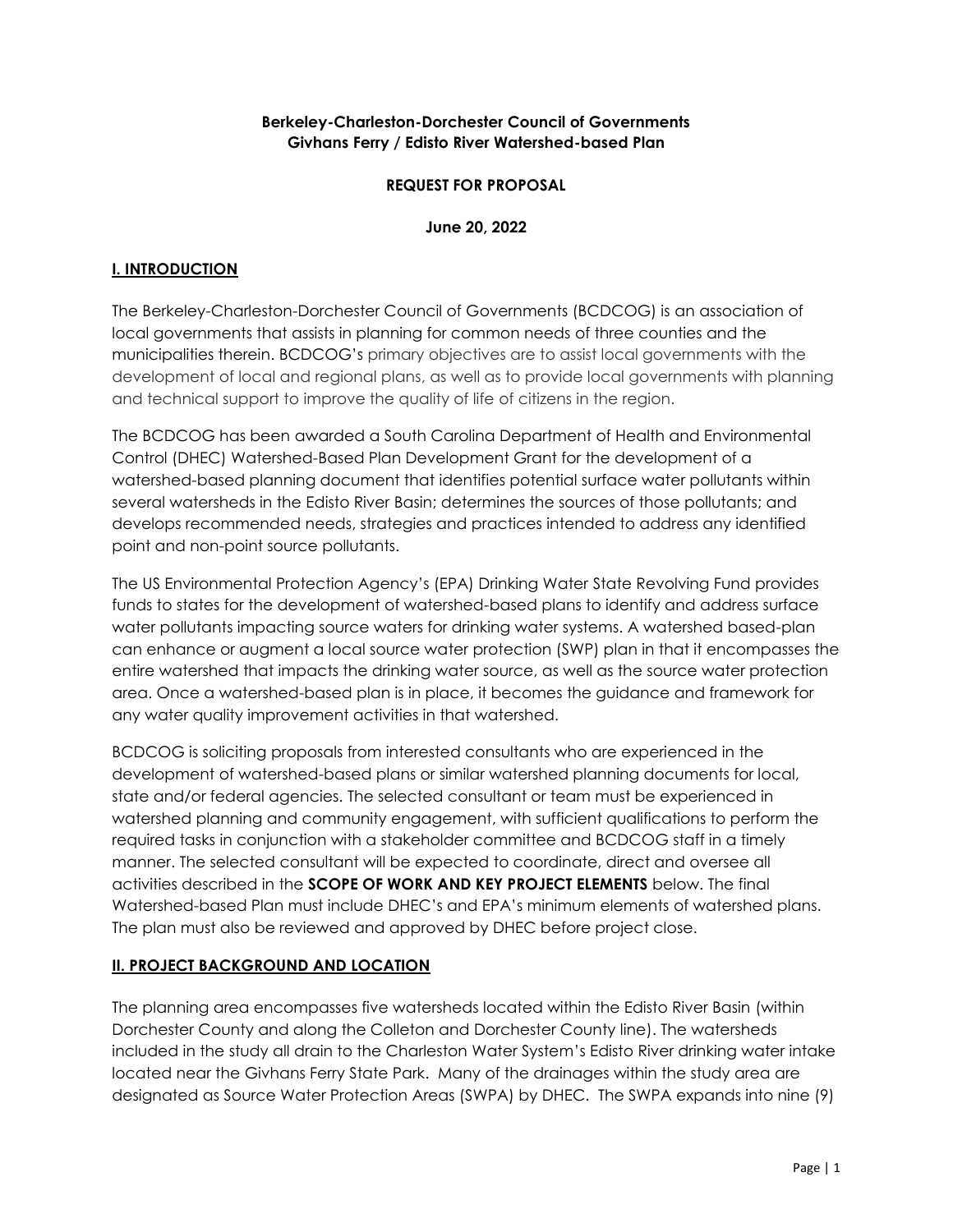USGS 12-digit watersheds and includes waterways/drainages that lie within Berkeley, Dorchester and Colleton counties (see attached Location Map).

The Skull Branch-Edisto River watershed [USGS 12-digit Hydrologic Unit Code (HUC) 030502060108] encompasses nearly 40,000 acres that drain to the Edisto River from both Colleton and Dorchester counties. Major waterbodies in this watershed include the Edisto River and Skull Branch. Major land uses in the area include agriculture, forested land and wetlands, with few interspersed developed areas. This watershed is listed on State's 303(d) list of impaired waters for failing to meet water quality standards for E. coli. Both Skull Branch and the main run of the Edisto River in this watershed are designated Source Water Protection Areas for the Charleston Water System drinking water intake further downstream.

The Lower Indian Field Swamp watershed (USGS 12-digit HUC 030502060204) covers 29,475 acres. Major water features include Indian Field Swamp, Polk Swamp, Big Branch, Tom and Kate Branch and Pineland Branch. Much of this watershed remains mostly rural in nature, with primary land uses including wetlands, forested lands, and agricultural/crop lands. A Total Maximum Daily Load (TMDL) was developed for Indian Field Swamp in 2006 for fecal coliform bacteria. This watershed is also listed on the 303(d) list for failing to meet water quality standards for dissolved oxygen (DO).

The Poorly Branch-Edisto River watershed (USGS 12-digit HUC 030502060301) covers just over 10,000 acres. The majority of this watershed is comprised of waters and wetlands (along the Edisto River and Poorly Branch), followed by forested land and agricultural/crop land. The planning effort will work to determine root causes of low DO in the watershed and identify potential measures that could address those sources and causes.

The Halfway Gut Creek/Four Hole Swamp watershed (USGS 12-digit HUC 030502050311) covers over 18,000 acres. Much like the other watersheds in the study area, this watershed is comprised of primarily agriculture, forested land and large areas of wetlands, particularly along Four Hole Swamp and its tributaries.

The fifth watershed in the study area includes the uppermost eastern corner of the Deep Creek-Edisto River watershed (USGS 12-digit HUC 030502060302). In lieu of including the entire HUC in the study area, the plan will focus on the area to the north of SC Highway 61 in an effort to capture the final drainage area located upstream of the Edisto River drinking water intake (approximately 2,120 acres). This sub-watershed includes the Givhans Ferry State Park and is mostly forest land and wetlands, with limited agricultural/crop lands.

## **III. PROJECT DESCRIPTION**

The selected consultant will be tasked with the development of a Watershed-Based Plan that addresses the entire watershed(s) holistically - including identifying all specific causes and sources of water quality problems, identification of measurable water quality goals, and implementation of specific actions needed to solve those problems. The watershed-based plan will serve as a roadmap for communities to systematically define and address water quality problems and areas for protection within the targeted watersheds.

Though much of the study area is currently relatively undeveloped and rural in nature, water quality impairments are already present. Growth and development from the Charleston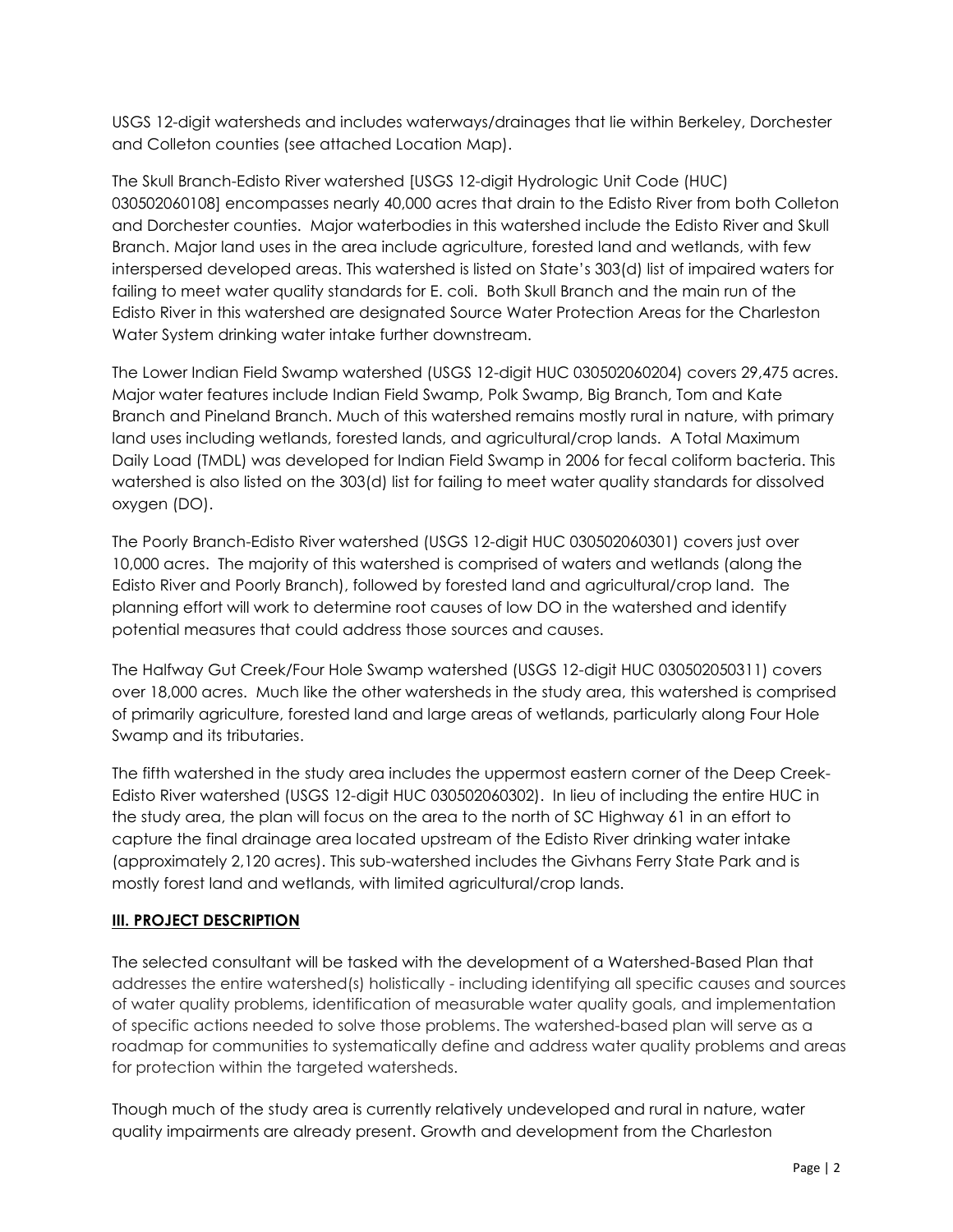metropolitan area is rapidly extending into Dorchester County. There is a need to determine the sources of pollutants for those waters in the study area that are currently listed as impaired for bacteria and dissolved oxygen, and to ensure that further and future impairments are prevented. The plan will work to evaluate existing water quality data, identify the sources of existing pollutant loads in the watersheds, and develop a suite of recommendations to address noted impairments and water quality problems. The final plan will include measurable water quality protection and improvement goals as well as specific programmatic actions and/or structural projects that could be implemented (i.e. appropriate agricultural and stormwater best management practices, educational outreach materials, etc.) to address identified water quality problems in an effort to protect a regional drinking water source.

The watershed-based plan will be the final product resulting from collaborative efforts involving multiple jurisdictions and project partners, the regional planning agency (BCDCOG), the utility service provider (Charleston Water System) and input from local stakeholders who live, work and recreate in the watershed.

## **IV. REQUEST FOR PROPOSAL**

The BCDCOG is hereby issuing this Request for Proposals (RFP) to consultants with significant watershed planning experience that have the capability and interest in undertaking and performing the scope of work described herein. Each consultant must submit a package containing one (1) digital, (1) original and three (3) copies of its proposal to BCDCOG no later than **Monday, July 11, 2022 at 3:00 P.M.** to:

**Jason McGarry, Procurement/Contracts Administrator BCD Council of Governments 5790 Casper Padgett Way North Charleston, SC 29406**

Proposals may be submitted in person, by messenger, or by regular mail. All packages should be clearly marked with **"COG2022-03 - Watershed-based Planning Proposal"** on the outside. All proposals will be logged in and date/time stamped. Any proposal package that is received after the date and time specified will not be accepted.

Proposals must not be more than the equivalent of 30 single-sided 8 ½ by 11-inch pages in length (not counting the front and back covers of the proposal, cover letter of interest, section dividers that contain no information or SF 330 forms). The font size should be no smaller than 12 pt. Proposals shall include the following information:

- 1. A work plan describing the consultant's proposed approach and methodology to the project.
- 2. A suggested project schedule that includes tasks, milestones, technical memorandums, and final deliverables, to indicate how the consultant proposes to meet the targeted timeline for this project.
- 3. Name(s) of the prime and sub-consultants that will comprise the team, identifying the Executive Officer of each company, consortia, joint ventures. Team proposals, although encouraged, must acknowledge that contractual responsibility will rest solely with the prime consultant or legal entity which shall not be a subsidiary or affiliate with limited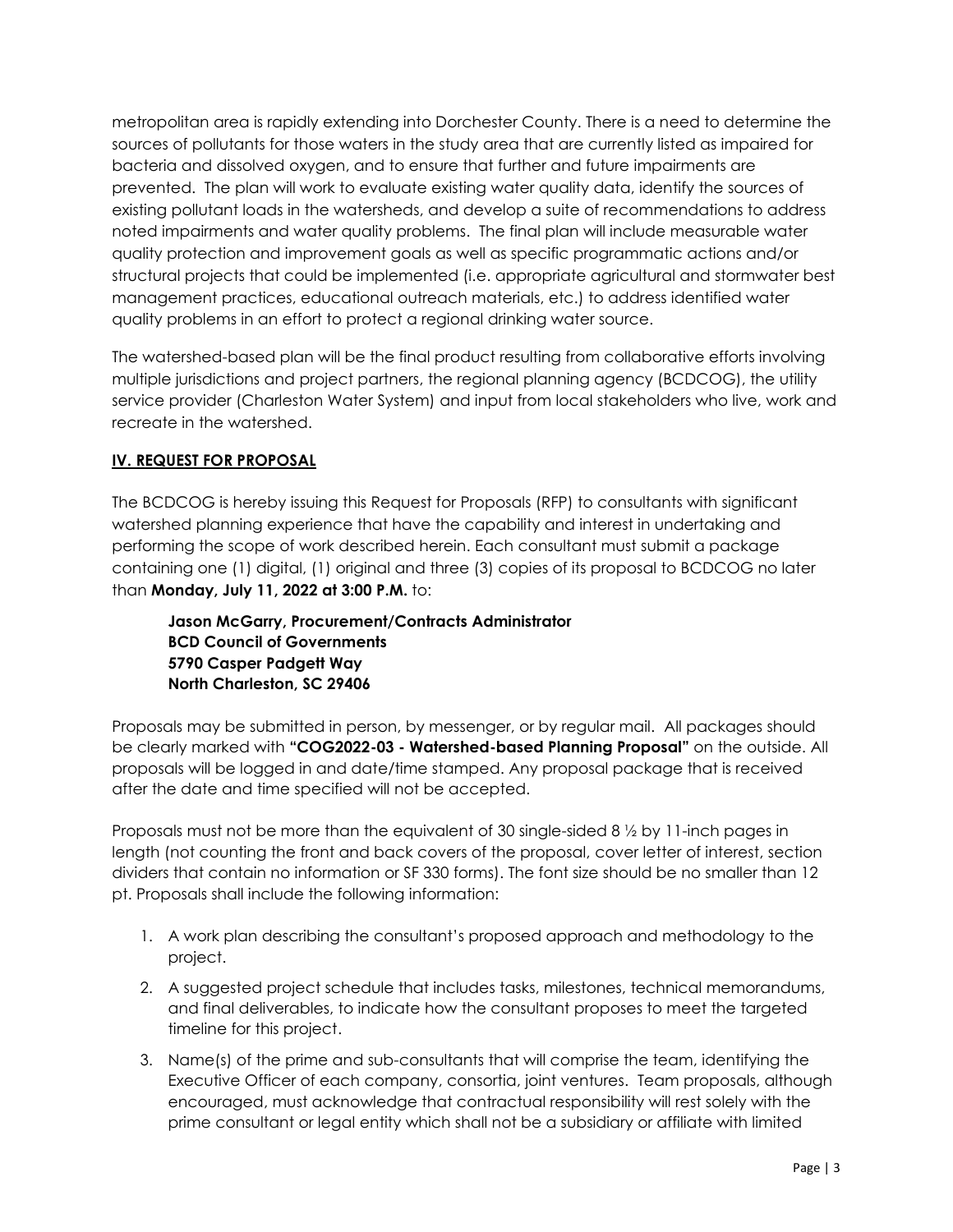resources.

- 4. Identity of the proposed Project Manager for the team who will be the sole point of contact for BCDCOG for day-to-day operations.
- 5. List of the key personnel who will participate in performing the scope of work. A resume for each listed team member, including sub-consultant key personnel who will be completing a portion of the scope of work must also be provided.
- 6. An organizational chart depicting relationships between the team members and agencies and responsibilities of each.
- 7. List of relevant projects performed within the past 5 years indicative of past performances and abilities of the proposed team, including a key client contact person for each project with current daytime phone number.
- 8. Standard Federal Form 330 for the prime consultant and all sub- consultants.
- 9. Proposals must be made in the official name of the consultant or individual under which business is conducted (showing official business address) and must be signed in ink by a person duly authorized to legally bind the person, partnership, company or corporation submitting the proposal.

# **V. SCOPE OF WORK AND KEY PROJECT ELEMENTS**

The consultant shall prepare a Watershed-based Plan for the BCDCOG. Work to be performed by the consultant in support of the planning effort include tasks such as: working with the BCDCOG to identify stakeholders; facilitating stakeholder meetings; conducting a watershed analysis/characterization; identifying causes of impairment and pollutant sources; conducting field surveys and reconnaissance; gathering and reviewing available watershed data; identifying potential watershed-based solutions and management measures; estimating potential pollutant load reductions; and writing the watershed-based plan.

Effective watershed plans include active participation from stakeholders, analysis and quantification of the specific causes and sources of water quality problems, identification of measurable water quality goals, and implementation of specific actions needed to solve those problems. SC DHEC has identified three (3) required minimum elements and EPA has outlined nine (9) elements that should be included in all watershed-based plans. The following elements are outlined in the *SC Watershed Based-Plan Development Requirements Guide* and the *SC Simplified Guide to Developing Watershed-based Plans*:

## SC DHEC's Minimum Watershed Plan Requirements:

- 1. Identify point sources of pollution.
- 2. Include watershed protection components, such as conservation easements, as part of future considerations for the watershed.
- 3. Acknowledge and discuss climate change effects, both current and potential, in the watershed and how they can impact water quality.

## EPA's Nine Elements of Watershed Plans:

- 1. Identification of pollutant sources and their causes.
- 2. Estimated load reductions from management measures identified.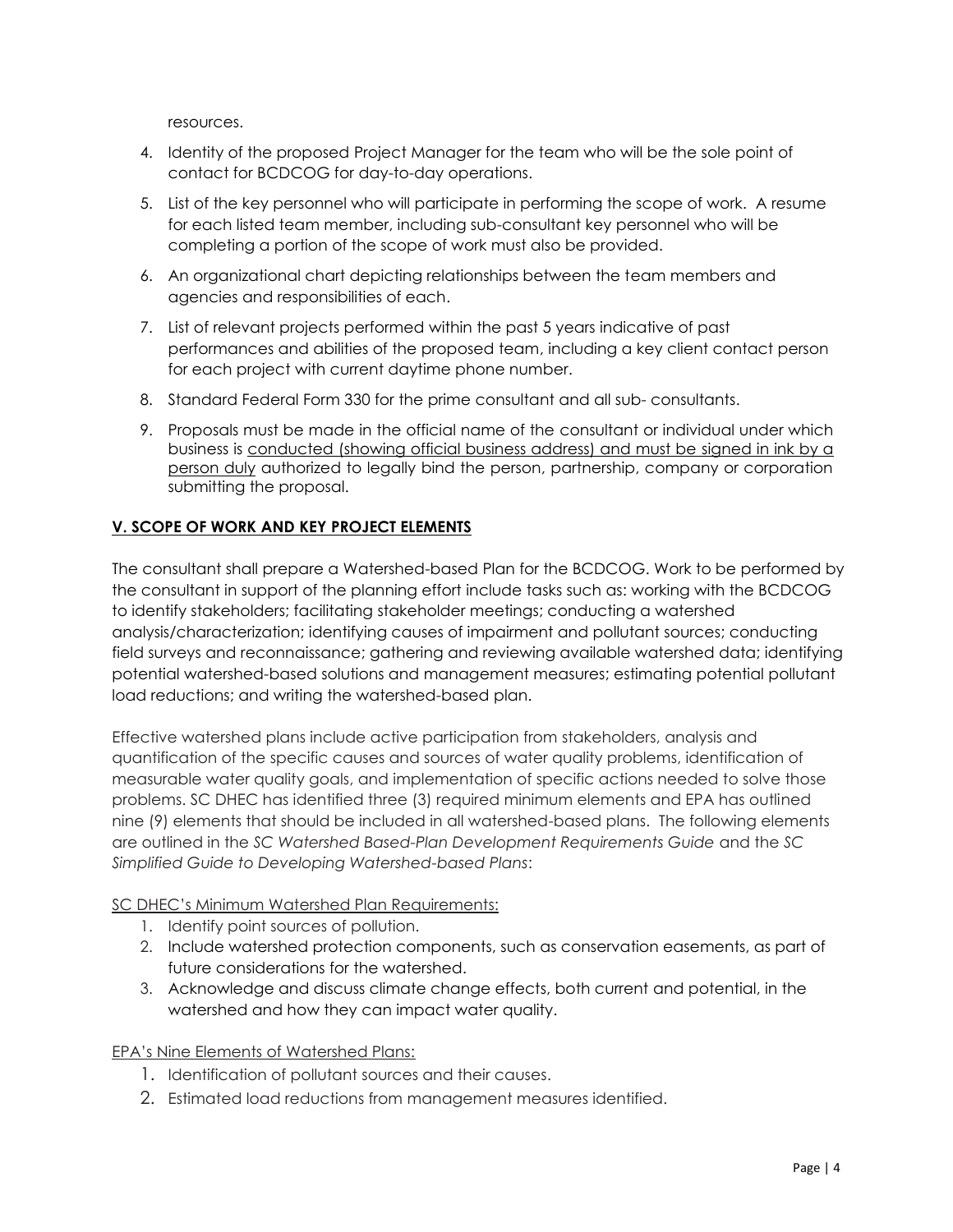- 3. Management measures (Best Management Practices, or BMPs) needed to eliminate or control pollutants.
- 4. Identification of funding and technical assistance needs as well as potential sources.
- 5. Outreach strategy that is targeted towards members of the public that are impacted by the project and the management measures.
- 6. Timeline of implementation events that proceeds in a logical and efficient manner.
- 7. List of milestones for keeping plan implementation progress on track.
- 8. Criteria to determine if pollutants are being reduced and progress is being made toward attaining water quality standards.
- 9. Monitoring strategy to determine effectiveness of plan implementation.

The consultant's proposal should include a proposed work plan/schedule for completing the above minimum tasks and delivering a complete and final, DHEC-approved watershed-based plan prior to the Contract Completion Date (January 31, 2024).

### **VI. CONSULTANT EVALUATION and SELECTION CRITERIA**

All proposals received shall be evaluated by a selection committee, for the purpose of selecting the consultant with whom a contract will be executed. The BCDCOG reserves the right to reject any and all proposals in whole or in part if in the best interest of all parties will be served.

Consultant proposals will be evaluated using the criteria outlined below. The selection of the consultant will be determined by the highest total score. The criteria and weight of consideration in making the selection follow*:*

| <b>CRITERIA</b>                                                                                                                                                                      | <b>MAXIMUM POINTS</b> |
|--------------------------------------------------------------------------------------------------------------------------------------------------------------------------------------|-----------------------|
| <b>Consultant Qualifications</b>                                                                                                                                                     | 15                    |
| Consultant Experience on Similar Projects                                                                                                                                            | 15                    |
| Understanding of the Project                                                                                                                                                         | 20                    |
| Familiarity with Federal, State, regional and local watershed planning<br>and development laws, policies, regulations, and procedures                                                | 15                    |
| Stakeholder Engagement and Public Involvement                                                                                                                                        | 10                    |
| Understanding of Local Watershed Management Opportunities                                                                                                                            | 10                    |
| Inclusion of a Disadvantaged Business Enterprise (DBE), Minority Business<br>Enterprise (MBE) or Woman-owned Business Enterprise (WBE) designation<br>or subcontractor participation | 5                     |
| Cost - Cost Proposal should be submitted in a sealed envelope separate<br>from proposal                                                                                              | 10                    |

#### **Consultant Qualifications (15 pts)**

- Describe the related experience of the lead consultant and subconsultants.
- Describe the related experience of individuals assigned to the project.
- Are résumés complete and do they demonstrate appropriate education and professional experience?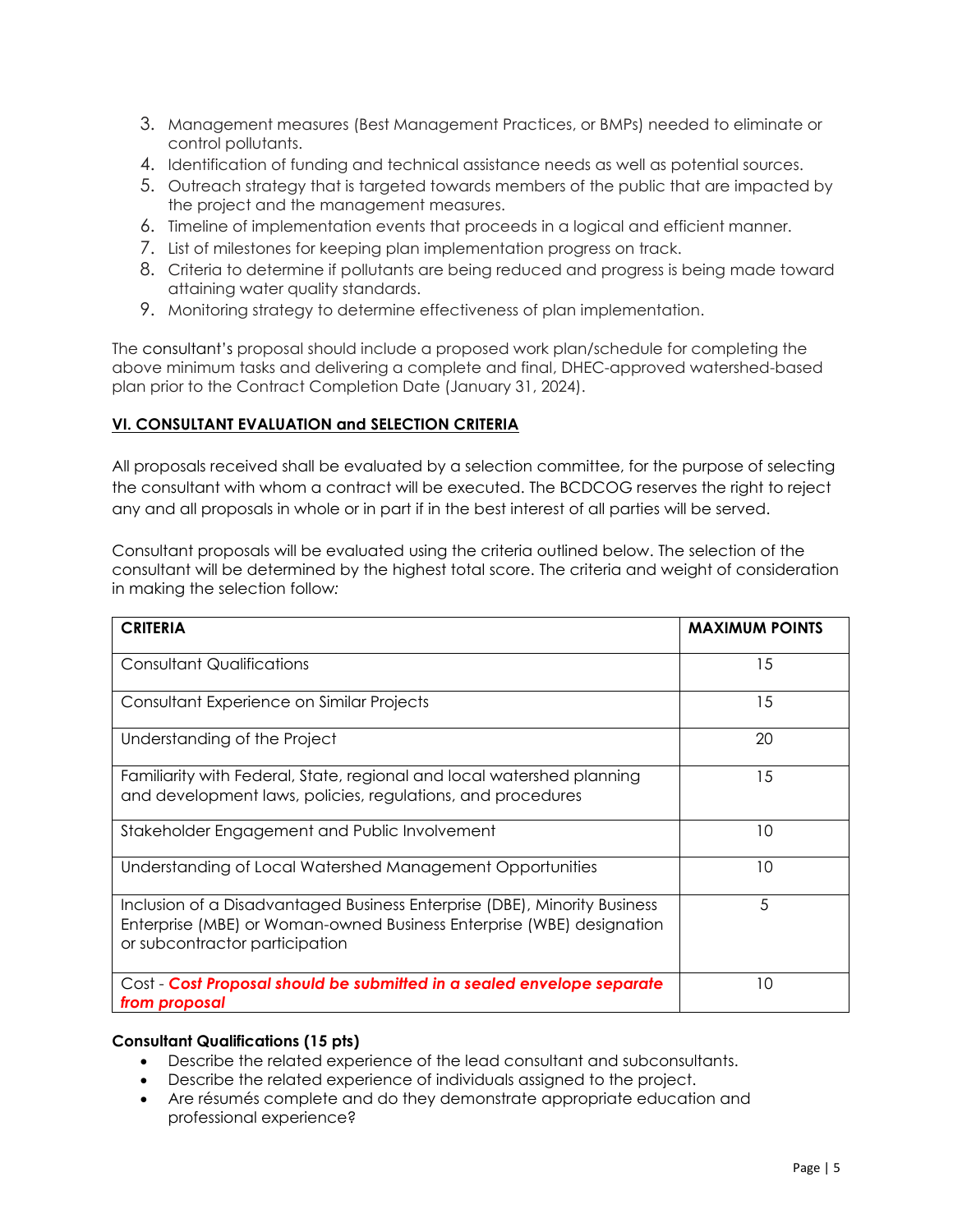## **Consultant Experience (15 pts)**

- Is the consultant's and subconsultant(s) described expertise and/or specialty applicable and beneficial to the Watershed Planning project?
- How well have the consultant and subconsultant(s) demonstrated experience in completing similar projects on time and within budget?
- Indication of sufficient time for all facets of the proposed study workload, including previous work with proposed subconsultants.
- Identified specific personnel and their qualifications for conducting the project.
- Identify consultant and subconsultants' past record of performance on similar projects.

### **Understanding of the Project (20)**

- Have the consultant and subconsultant(s) demonstrated a thorough understanding of the purpose and scope of the project?
- How well have the consultant and subconsultant(s) identified pertinent issues and potential problems related to the project?
- How well have the consultant and subconsultant(s) demonstrated they understand the expected deliverables?
- How well have the consultant and subconsultant(s) demonstrated they understand the time schedule and can they meet the schedule?

#### **Familiarity with Watershed Planning (15)**

- Demonstrated knowledge of EPA, SCDOT, regional, and/or local community watershed planning and development laws, policies, regulations, and procedures.
- Demonstrated knowledge of local, State and Federal programs that can offer support in implementing the project's recommendations.

#### **Stakeholder Engagement and Public Involvement (10)**

• Identify approach to ensure stakeholder engagement.

#### **Understanding of Local Watershed Management Opportunities (10)**

• Demonstrated knowledge of existing studies, reports, and plans that define the potential for increased economic development in the Lowcountry Region.

#### **Disadvantaged Business Enterprise (DBE), Minority Business Enterprise (MBE) or Woman-owned Business Enterprise (WBE) designation or subcontractor participation (5)**

• The extent to which the prospective consultant/consultant team has incorporated use of a DBE/MBE/WBE in their proposal.

#### **Cost (10)**

- Proposed cost and schedule for the project.
- Demonstrated commitment and internal policies to meet the project budget and schedule.
- Consultant and Subconsultant geographic location in relation to the study area.

#### **QUESTIONS AND CLARIFICATIONS**

Consultant's may ask questions to clarify the contents of this RFP and expectations of the BCDCOG related to this project. All questions or request for clarifications shall be submitted by email or in writing to **Jason McGarry** at **[jasonm@bcdcog.com](mailto:jasonm@bcdcog.com)** no later than **Thursday, June 30, 2022 at 3:00 PM.** All questions will be answered via Addendum and placed on the BCDCOG website at [www.bcdcog.com.](http://www.bcdcog.com/)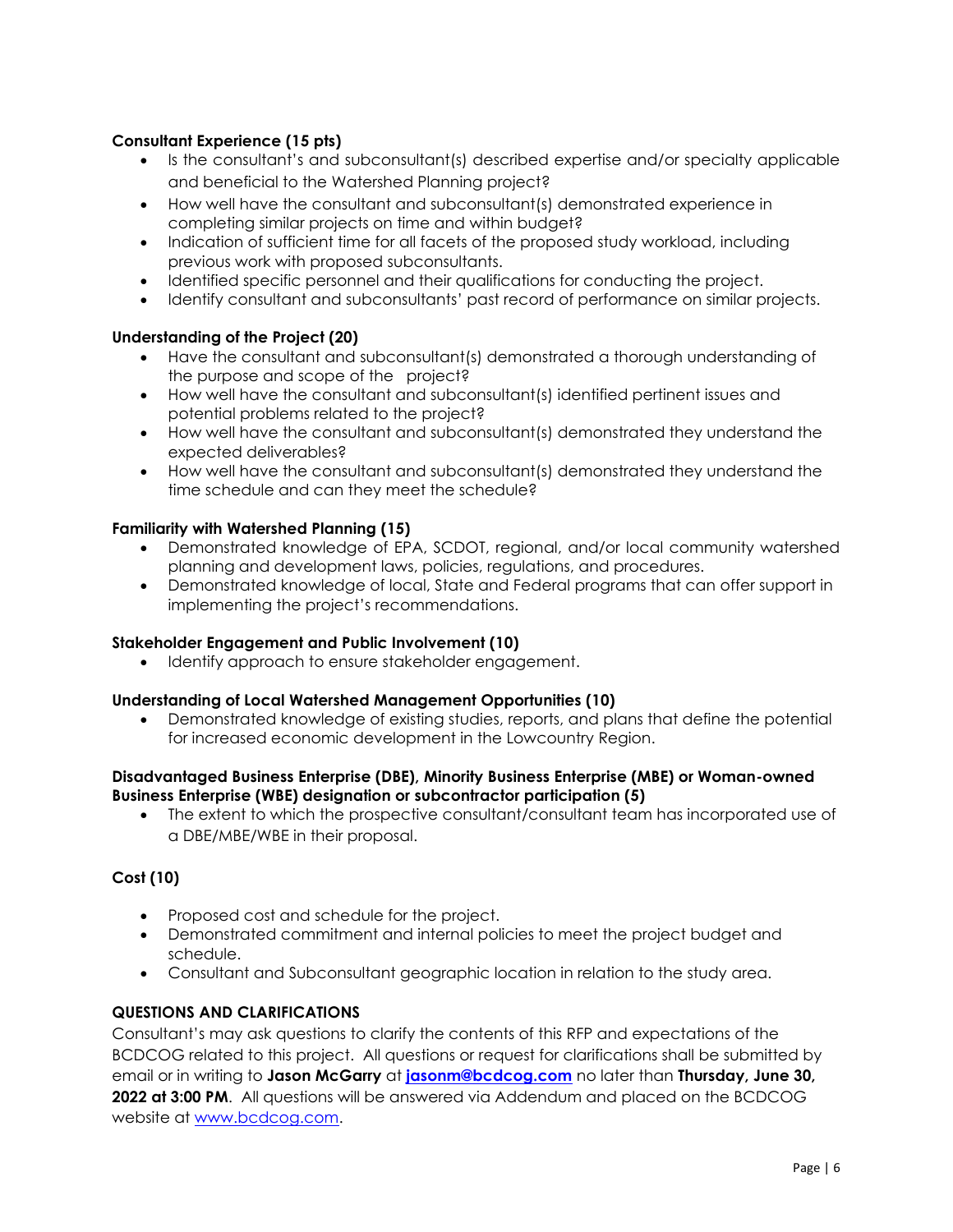Due to potential conflicts of interest, no consultant or person representing a consultant may arrange or meet with individual members of the BCDCOG or the review committee to discuss any items or matters related to this RFP during the period of time between the date of the release of this RFP and the date the BCDCOG makes the decision selecting the successful consultant.

# **PROPOSAL DUE DATE**

Proposals are due on **MONDAY, JULY 11, 2022 at 3:00 P.M.** at the offices of the **Berkeley-Charleston-Dorchester Council of Governments, 5790 Casper Padgett Way, North Charleston, SC 29406**.

Proposal envelopes are to be clearly marked **"Watershed-based Planning Proposal"** and will be accepted in person, by U.S. Mail or by private courier service. The CONSULTANT shall bear all risks associated with delays in the U.S. mail or delivery service. Late submissions will not be considered.

### **PROPOSED TIMEFRAME FOR PROCESS**

The proposed timeframe for this process is as follows:

| Questions and Requests for Clarification Due: | June 30, 2022 at 3:00 P.M. |
|-----------------------------------------------|----------------------------|
| Request for Proposals Due:                    | July 11, 2022 at 3:00 P.M. |
| Completion of Contract:                       | January 31, 2024           |

Based on evaluations of the submitted proposals, the BCDCOG will select the highest ranked consultant who io deemed both responsive and qualified. If an agreement cannot be reached with the selected consultant, BCDCOG will identify the next most responsive and qualified consultant. BCDCOG reserves the right to reject any and all proposals received, and in all cases BCDCOG will be the sole judge as to whether a consultant's proposal has or has not satisfactorily met the requirements of this RFP.

## **VII. ADDITIONAL INFORMATION**

#### **FUNDING**

Funding for this project is provided through a grant awarded to the BCDCOG by DHEC via the EPA's Drinking Water State Revolving Fund set-aside for Source Water Protection. Costs incurred prior to notice-to-proceed will be the responsibility of the consultant and will not be reimbursed. This project will be negotiated as a lump sum contract.

#### **DISADVANTAGED BUSINESS ENTERPRISE**

It is the policy of the BCDCOG to ensure nondiscrimination in the award and administration of federally assisted contracts and to use Disadvantaged Business Enterprises (DBEs) in all types of contracting and procurement activities according to State and Federal laws. To that end, the BCDCOG has established a DBE program in accordance with regulations of the United States Department of Transportation found in 49 CFR Part 26. Each consultant is encouraged to use certified DBEs to meet the tasks and milestones of this request. A list of certified DBEs can be found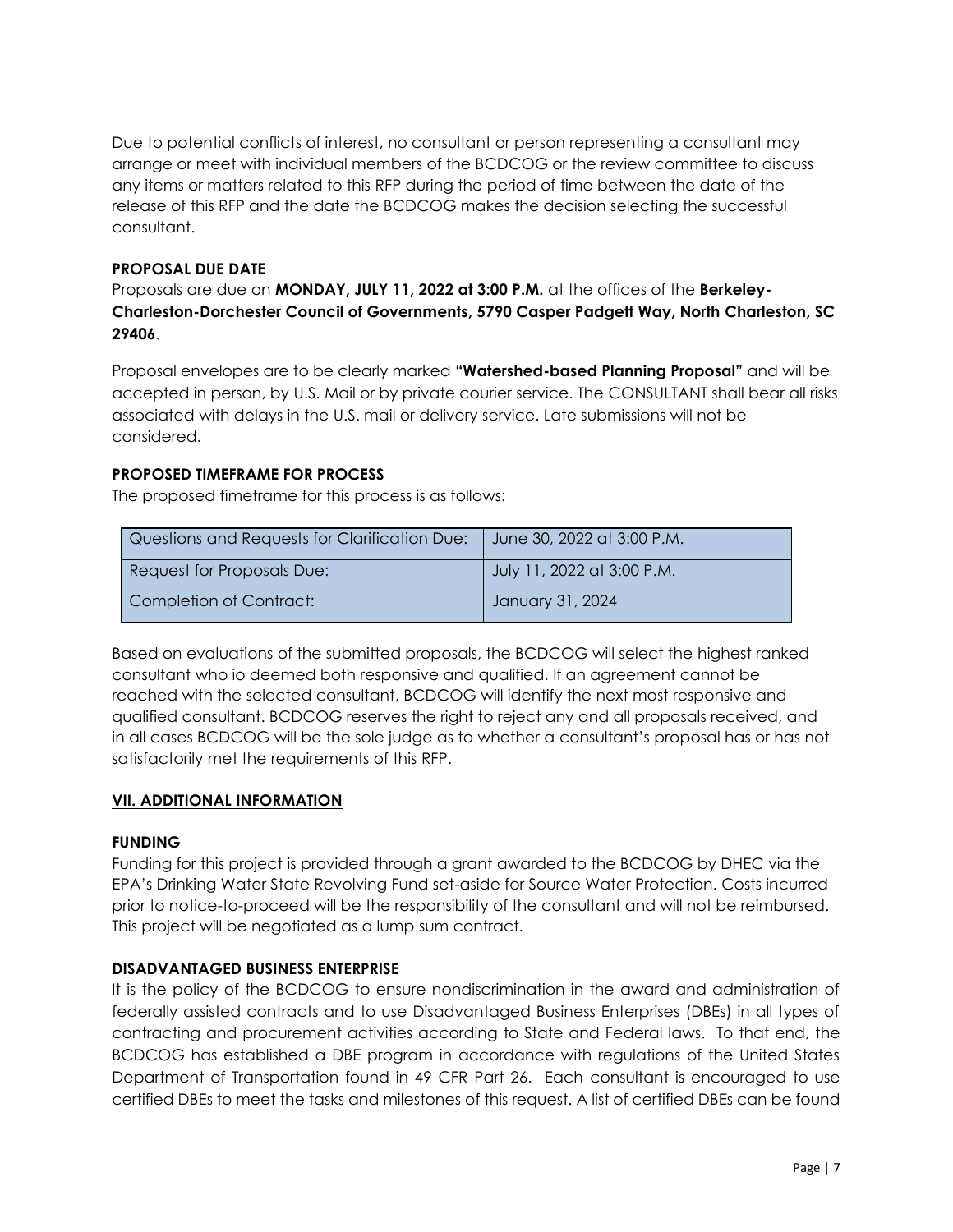at:<http://dbw.scdot.org/dbesearch/DirectoryQuery.aspx> [the SC Unified Certification Program (SCUCP) for DBEs is administered by SCDOT].

## **PROPRIETARY/CONFIDENTIAL INFORMATION**

Trade secrets or proprietary information submitted by a consultant in connection with a procurement transaction shall not be subject to public disclosure under the Freedom of Information Act; however, the consultant must invoke the protections of this section prior to or upon submission of the data or other materials, and must identify the data or other materials to be protected and state reasons why protection is necessary. Disposition of such material after award is made should be requested by the consultant. No information, materials or other documents relating to this procurement will be presented or made otherwise available to any other person, agency, or organization until after award.

All consultant must visibly mark as "Confidential" each part of their proposal that they consider to contain proprietary information. All unmarked pages will be subject to release in accordance with the guidelines set forth under Chapter 4 of Title 30 (The Freedom of Information Act) South Carolina Code of Laws and Section 11-35-410 of the South Carolina Consolidated Procurement Code. Privileged and confidential information is defined as "information in specific detail not customarily released to the general public, the release of which might cause harm to the competitive position of the part supplying the information." The examples of such information provided in the statute includes: customer lists, design recommendations and identification of prospective problem areas under an RFP, design concepts to include methods and procedures, and biographical data on key employees of the consultant.

Evaluative documents pre-decisional in nature such as inter or intra-agency memoranda containing technical evaluations and recommendations are exempted so long as the contract award does not expressly adopt or incorporate the inter- or intra-agency memoranda reflecting the pre-decisional deliberations.

Marking the entire proposal confidential/proprietary is not in conformance with the South Carolina Freedom of Information Act.

#### **VIII. PROJECT SCHEDULE**

The CONSULTANT must agree to begin work upon issuance of a notice to proceed by BCDCOG and to complete this work no later than January 31, 2024. The work shall be guided by a detailed flow diagram of tasks, milestones and schedules, prepared by the CONSULTANT and furnished to the BCDCOG within one week of receipt of notice to proceed, and approved by BCDCOG. The project shall be considered complete only after action has been taken by the BCDCOG Board of Directors. Periodic payments for the work shall be made in accordance with a scheduled proposed by the CONSULTANT and approved by BCDCOG.

#### **IX. PUBLIC MEETINGS**

Stakeholder/Public meetings shall be conducted by the consultant in coordination with BCDCOG staff during the course of this project. The consultant shall be responsible for the logistics of these meetings and consistency with the agency's public participation protocols, Title VI and Limited English Proficiency plan. It is anticipated that 2-3 stakeholder/public meetings will be required for this project. The exact number will be determined between the consultant and BCDCOG project manager as part of the scope of work. For further detail regarding public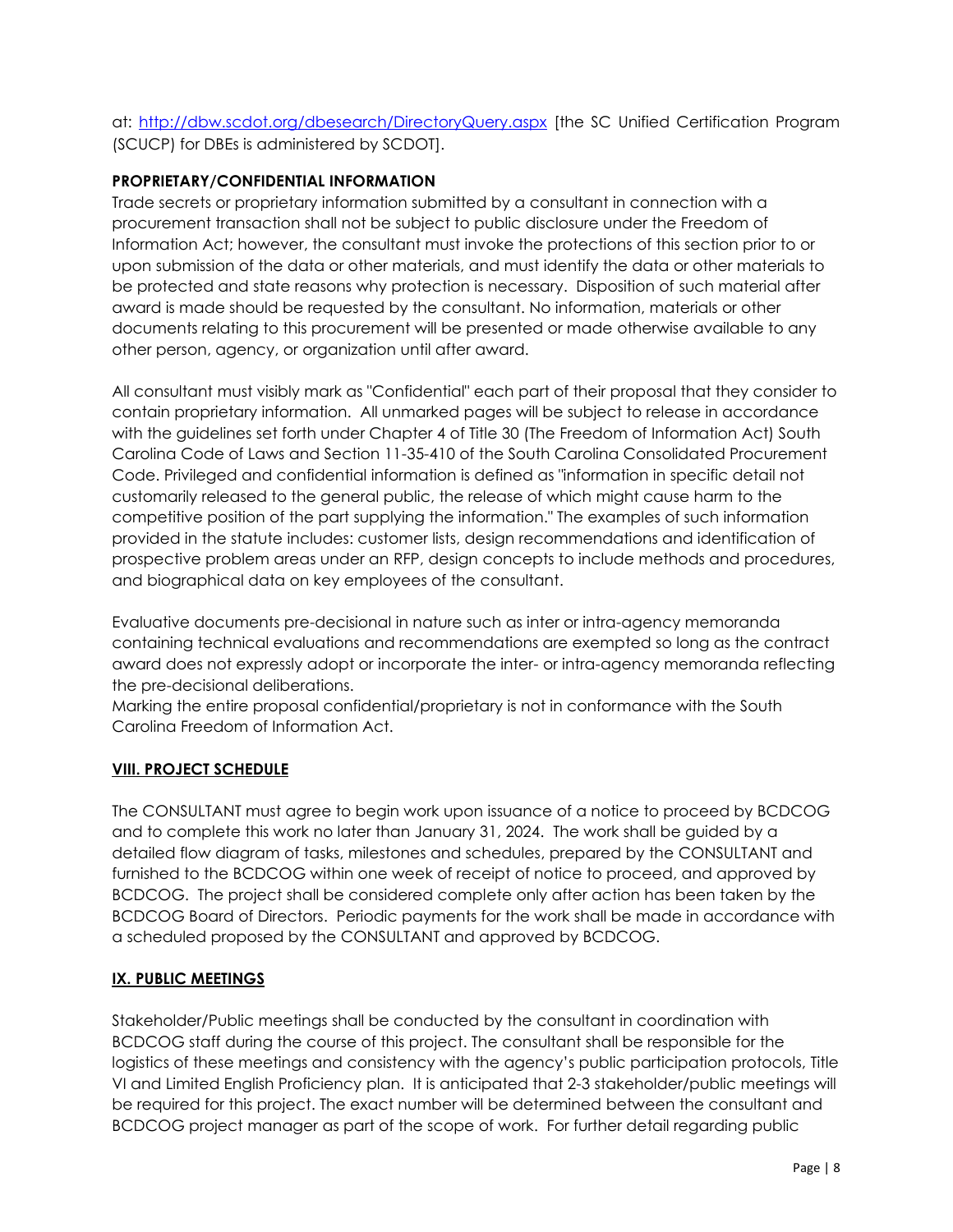involvement, see the Key Project Elements section of this RFP.

## **X. BRIEFINGS AND PRESENTATIONS**

Regularly scheduled briefings shall be held by the consultant for the BCDCOG and Project Partners. These briefings shall be held at least once every other month at an agreed upon location during the course of the project. The purpose of the briefings will be to appraise the BCDCOG project manager of the activities of the consultant, to schedule future activities and to ensure that the PROJECT is on schedule. Minutes for these meetings shall be the responsibility of the consultant. Technical project presentations shall be made to the BCDCOG as requested by the BCDCOG's project manager and/or Executive Director until adoption, and possibly following the completion, of the plan.

### **XI. COMPUTING REQUIREMENTS**

The BCDCOG will not be responsible for providing any proprietary software packages to the consultant. Should the consultant desire to use any BCDCOG programs, permission must be received in accordance with this agreement. Computations or graphics based on computer programs other than the BCDCOG's, must conform to all BCDCOG format requirements.

### **XII. DELIVERABLES**

The consultant shall provide copies of all Technical Memoranda, Meeting Minutes, Draft Documents, an Executive Summary of the Final Report in Brochure format, and the Final Report in electronic and published formats. The number of paper copies shall be determined between the consultant and the BCDCOG Project Manager. All work documents shall be presented to BCDCOG upon completion (Word, PDF, InDesign files, etc.) of the project or established milestone. For presentations to the Committees and Board of the BCDCOG, the consultant shall prepare a PowerPoint or similar format presentation.

#### **XIII. EPA Solicitation Clauses**

This procurement shall be in accordance with the EPA Solicitation Clauses listed below. [EPA Solicitation Clauses \(2022-06-06\)](https://www.epa.gov/system/files/documents/2022-06/external-clauses-2022-06-06.pdf)